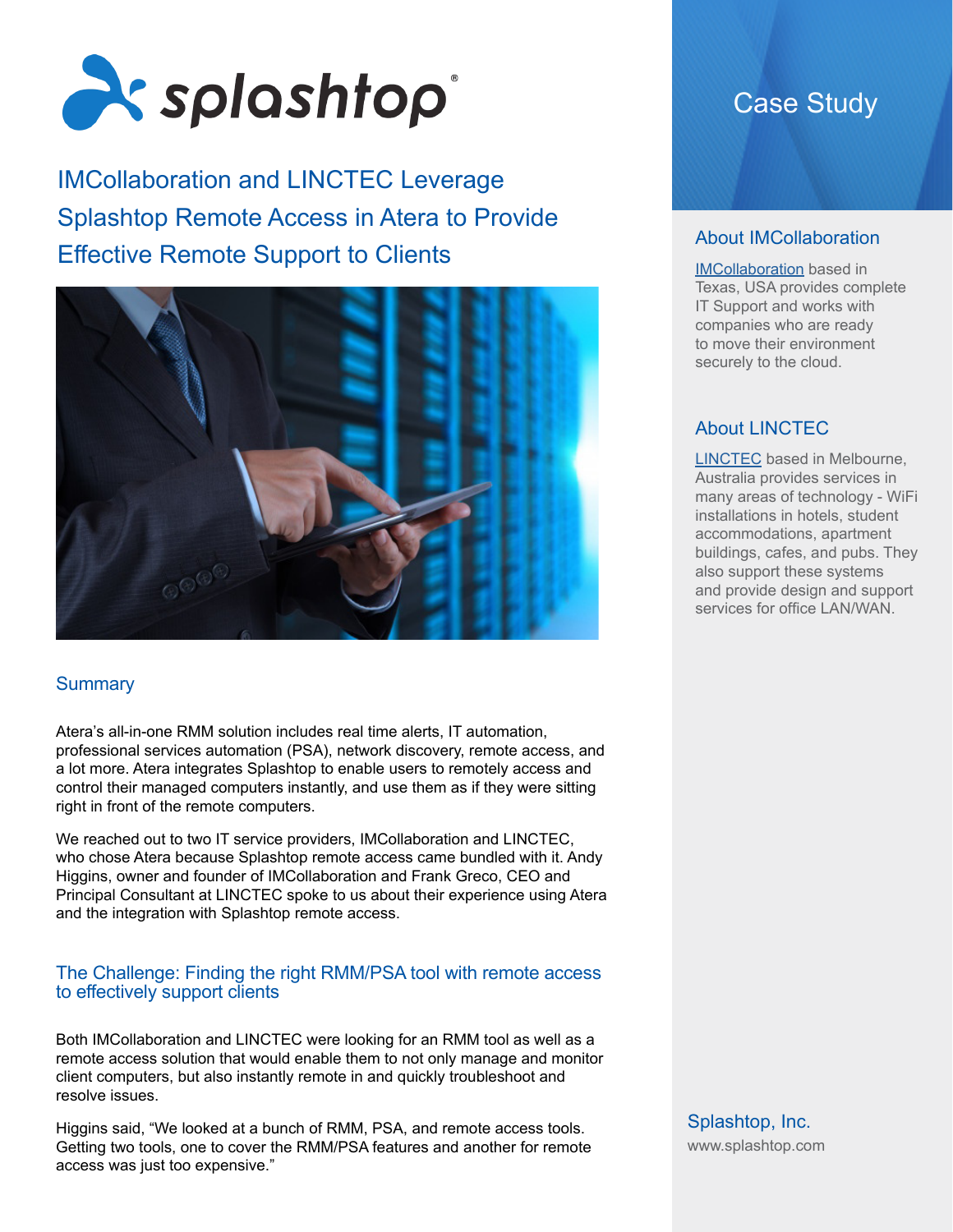### About Atera-Splashtop Integration

#### [Atera RMM integrates](https://www.atera.com/remote-access-and-remote-support/)  [Splashtop](https://www.atera.com/remote-access-and-remote-support/) remote access

technology to give technicians instant remote access to their managed computers. Technicians can remotely access computers right from within the Atera platform.

With additional purchases users can also:

- Provide on-demand quick support to computers and mobile devices with a simple session code, with Splashtop [SOS.](https://www.splashtop.com/sos)

- Provide remote access for end-users to work from home with [Splashtop Business](https://www.atera.com/remote-access-and-remote-support/work-from-home/)  [Access](https://www.atera.com/remote-access-and-remote-support/work-from-home/).

[Learn more about Atera-](https://www.splashtop.com/integrations/atera)[Splashtop Integration](https://www.splashtop.com/integrations/atera)

Greco said, "My clients come to me with printer, network and other issues. It was important for me to be able to quickly remote in and fix these issues right away. We would visit our clients in-person, but with remote access we would be much more efficient."

Higgins and Greco both tried TeamViewer personally before, and weren't happy with the experience. Higgins said, "It's a good remote access product and has all these features but it's not great for management. I primarily wanted to replace it because of its cost." Greco similarly mentioned, "TeamViewer was too expensive. I, along with some of my clients, were disconnected a few times when they suspected commercial use, which was not the case. They now use Splashtop."

# The Solution: An all-in-one cost effective solution with RMM, PSA and remote access capabilities

Atera, and Splashtop remote access bundled with it at no additional cost, provided technicians at IMCollaboration and LINCTEC with all the features they needed to manage and monitor client computers, as well as track their issues through tickets and quickly troubleshoot and resolve them.

Higgins said, "We liked Atera because they have a nice business model, they charge per technician rather than per endpoint. The main reason I went with Atera was that Splashtop came with it. I'm aware that Splashtop products offer a lot more features and capabilities than the portion that's integrated with Atera. But the features that are integrated with Atera cater to my remote access needs well."

The Splashtop features in Atera allow technicians to launch a remote control session to their managed computers and use apps and data on it. In-session features allow the technicians to switch between multiple monitors, transfer files, initiate a chat, and more.

Higgins further said, "My clients raise tickets and I remote in and quickly see what's going on. Most of my clients use Windows servers and machines, and I use Splashtop to remote into all of them."

Greco said, "It's much easier now to just remote in, troubleshoot and fix the issue right away. This partnership really helped us continue our business through COVID-19. We don't need to visit our clients as often. It's been invaluable."

He went on to talk about Splashtop's performance, especially on Macs. "My clients use PCs, Linux, and Macs. Splashtop's ability to uniformly support all of these, especially macOS is just great!"

Greco and his team of technicians also share a Splashtop SOS license to provide remote support to clients not managed in their Atera account. Greco explained, "Some customers are just hesitant to install anything. When they have requests or issues, they just send us the session code and we remote in without having to install a client. It's really convenient."